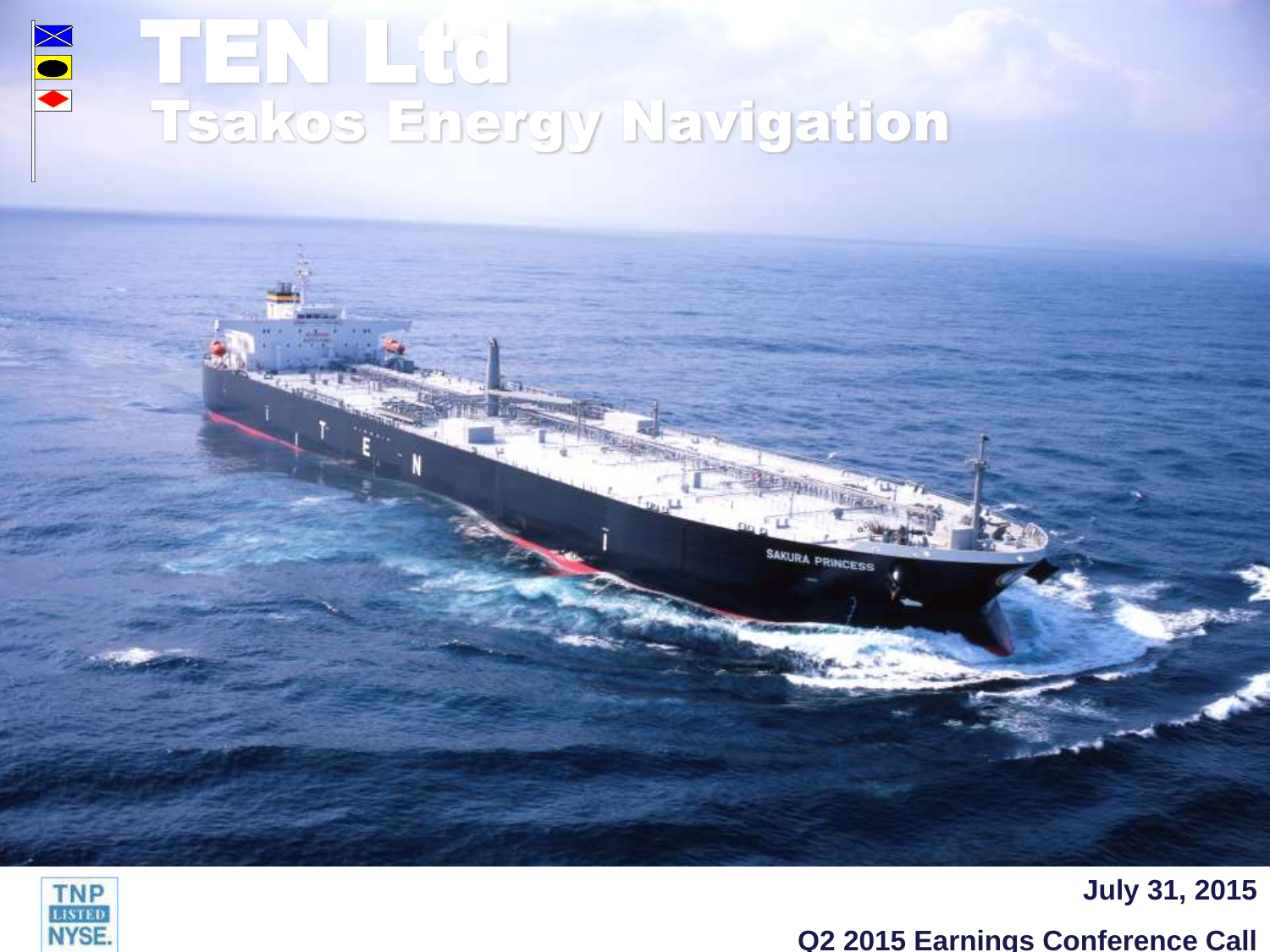

This presentation may contain forward-looking statements that are not based on historical fact, including without limitation, statements containing the words "expects," "anticipates," "intends," "plans," "believes," "seeks," "estimates" and similar expressions. Because these forward-looking statements involve known and unknown risks and uncertainties, there are important factors that could cause actual results, events or developments to differ materially from those expressed or implied by these forward-looking statements. Such factors include those risks described from time to time in Tsakos Energy Navigation Ltd's (TEN) filings with the Securities and Exchange Commission, including, without limitation, the risks described in TEN's most recent Annual Report on Form 20-F on file with the Securities and Exchange Commission. These factors should be considered carefully and you are cautioned not to place undue reliance on such forward-looking statements. All information is current as of the date of this presentation, and TEN undertakes no duty to update this information. **2**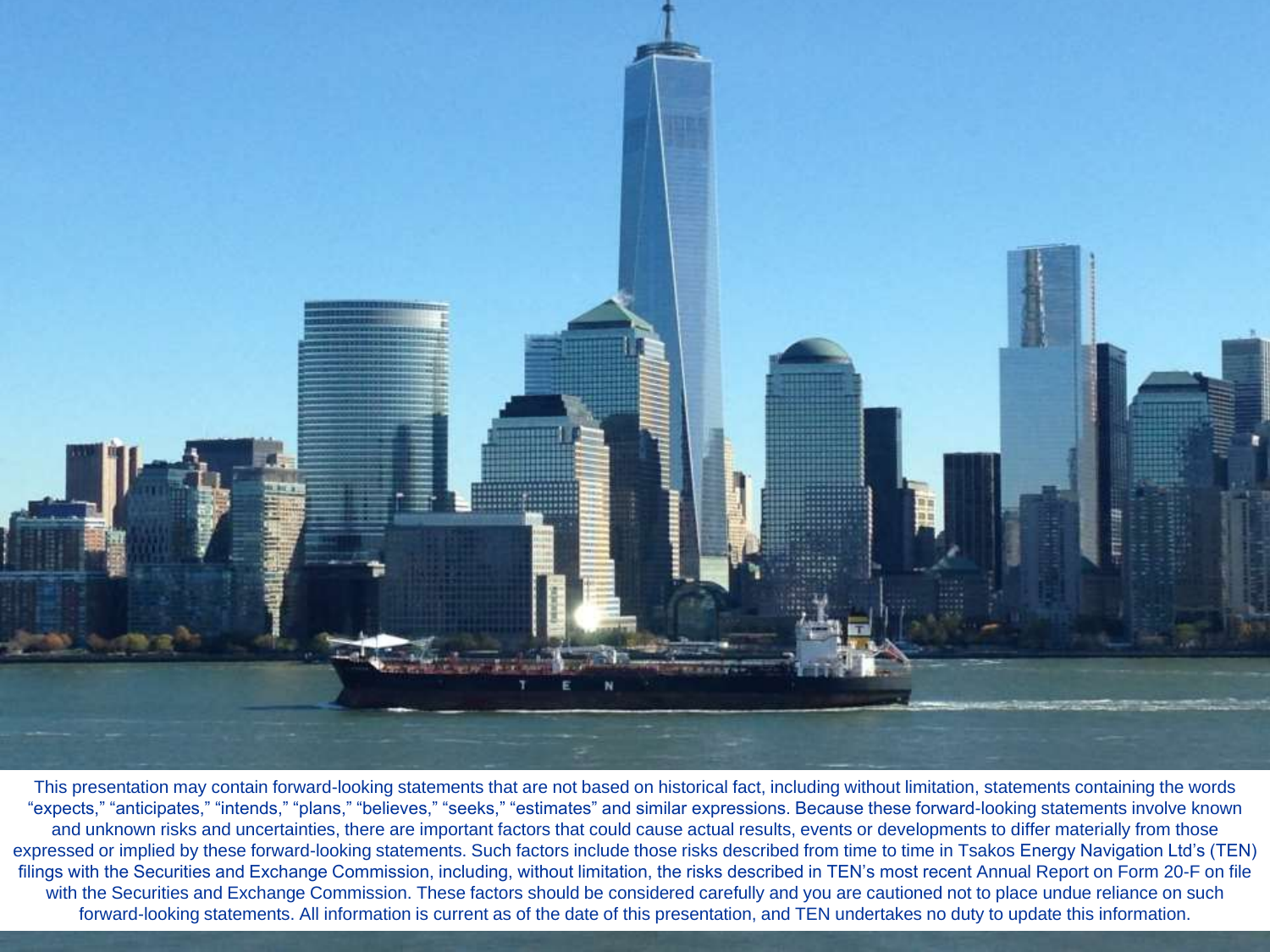## Corporate Facts

- 65 vessels (pro forma) excluding Shuttle NB option
	- $\Rightarrow$  50 in operation (incl. 2 x suezmax acquisitions)
	- $\Rightarrow$  2 x VLCC under construction
	- $\Rightarrow$  9 x Aframax crude carriers under construction (w/employment)
	- $\Rightarrow$  2 x LR1 product tankers under construction (w/employment)
	- $\Rightarrow$  1 x Shuttle tanker under construction (w/employment)
	- 1 x LNG under construction
- 100% double hull vs. 97% of world fleet
- Average fleet age (6/30/2015): 8.2 years vs. 9.6 of world tanker fleet – To reduce further with introduction, in Q3, of two modern suezmaxes and sale of first generation suezmax and product tanker
- $\Box$  21 vessels with ice-class capabilities
- □ \$4.5 billion investment in 73 newbuildings since 1997 (including current orders)
- $\Box$  35 vessels with flexible contracts to take advantage current strength in rates
- □ Active fleet utilization in 6mo 2015 at 98.5%
- 49.8% of remaining 2015 and 39.7% of 2016 available days in secured revenue (incl. Pools/CoAs)
- □ Accumulated income since 2002 NYSE listing about \$1 billion
- □ Total capital gains since 2002 NYSE listing close to \$280 million
- Dividend payments since 2002 NYSE listing, including upcoming September/December 2015 payments, at \$10.115/share (\$7.50 issue price, split adjusted)
- □ LNG / Shuttle tanker foothold
	- => Early mover advantage attained and favorable market conditions
- $\Box$  Exploring opportunities through strategic relations with significant oil majors and end-users in conventional tankers (crude, products) and offshore sectors

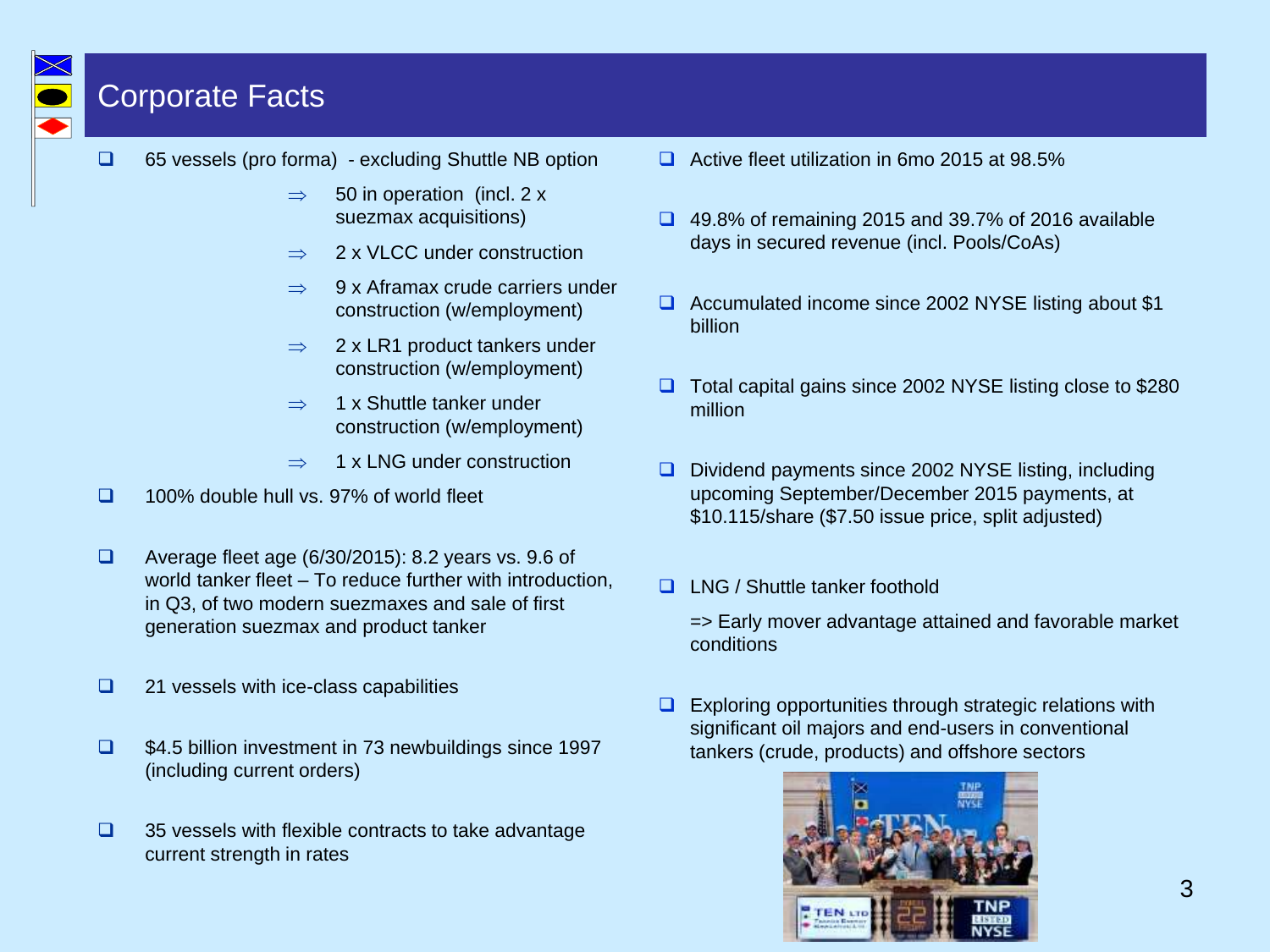

- □ Net income of \$41.3 million or \$0.45 per diluted share, compared to a \$0.2 million in Q2 2014
- Operating income of \$49.2 million vs. \$8.5 million in Q2 2014. An almost six fold increase
- Healthy liquidity at June 30, 2015 of \$288 million

**Pro-forma fleet of 65 vessels, totaling 7.3 million dwt, consisting of 46 tankers for trade in the crude space, three shuttle** tankers, 13 tankers carrying products and two LNG vessels (including one tri-fuel 174,000m<sup>3</sup> LNG carrier under construction).

- $\Box$  35 vessels benefiting from very strong spot tanker rates triggered by the reduction in the price of oil
- 73% of 2015 ship available days (from July 31<sup>st</sup>) in spot or spot related contracts
- □ Total contracted coverage of existing fleet at \$750 million with average charter length 2.6 years
- $\Box$  Total pro forma fleet contracted revenue at a minimum of \$1.4 billion plus profit share
- □ Newbuilding program of two VLCCs, nine aframax crude carriers, two LR1 product carriers, one shuttle tanker and one LNG
- $\Box$  Crude price drop and dollar strength continues to provide material benefits TEN's bottom line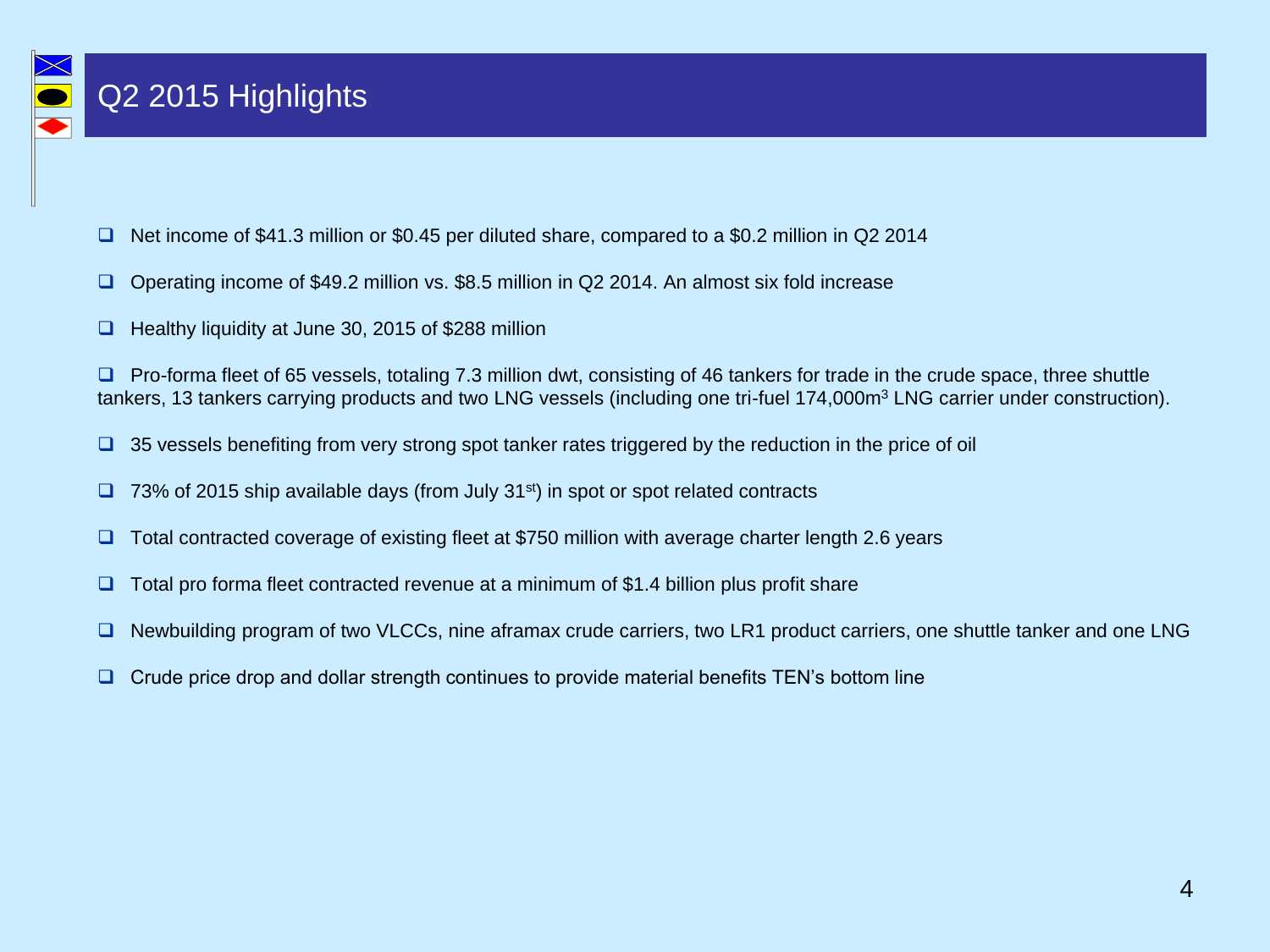## Fleet Composition – 65 vessels (pro-forma)



### **Sophisticated, multi-purpose fleet addresses all customer needs**

- (1) Includes two VLCCs under construction<br>(2) Includes nine vessels under construction
- 
- Includes two LR1 vessels under construction
- (2) Includes nine vessels under construction for Statoil business<br>  $(3)$  Includes two LR1 vessels under construction<br>  $(4)$  DP2 shuttles built with coated tanks but currently operate in o (4) DP2 shuttles built with coated tanks but currently operate in crude trades – Includes on e shuttle tanker under construction and excludes an option for a second<br>(5) Includes one LNG carrier (Maria Energy) under constru
- Includes one LNG carrier (Maria Energy) under construction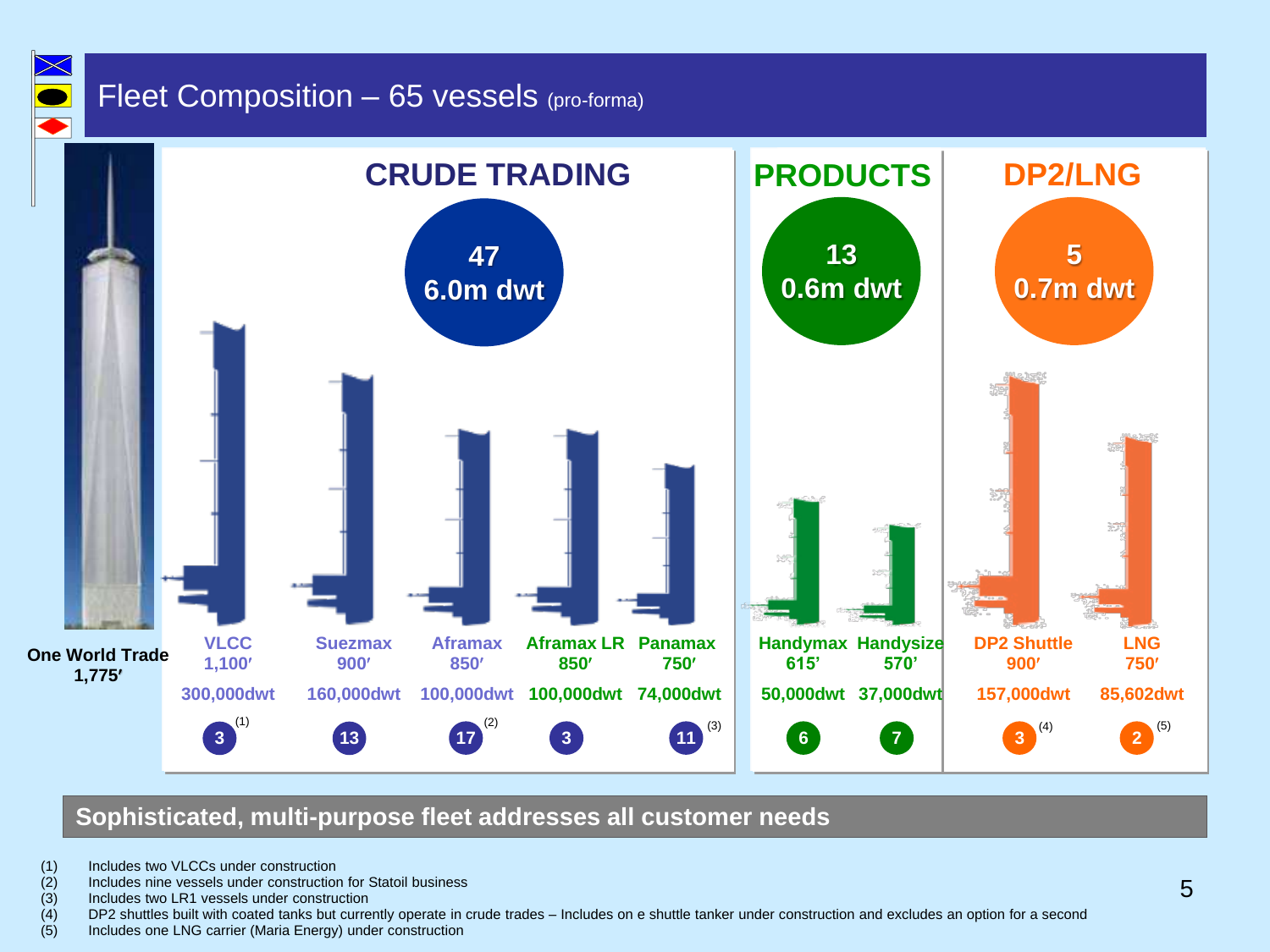

## Modern & Diversified Fleet – 73% of 2015 Days in Market Indexed Contracts

|                | <b>CRUDE TANKERS</b><br><b>VLCC</b> | <b>Dwt</b> | <b>Built</b> | Yard               | Hull      | Ice Class/Other |                | <b>COATED TANKERS</b><br><b>AFRAMAX - LR2</b> | Dwt     | <b>Built</b> | Yard                | Hull      | Ice Class/Other |
|----------------|-------------------------------------|------------|--------------|--------------------|-----------|-----------------|----------------|-----------------------------------------------|---------|--------------|---------------------|-----------|-----------------|
| $\overline{1}$ | Millennium                          | 301,171    | 1998         | HHI                | DH        |                 | $\blacksquare$ | Proteas                                       | 117,055 | 2006         | HHI                 | <b>DH</b> | 1A              |
| $\overline{2}$ | NB <sub>1</sub>                     | 300,000    |              | 2016 Hyundai Samho | DH        |                 | $\overline{2}$ | Promitheas                                    | 117,055 | 2006         | HHI                 | <b>DH</b> | 1A              |
| 3 <sup>1</sup> | NB <sub>2</sub>                     | 300,000    |              | 2016 Hyundai Samho | DH        |                 | 3              | Propontis                                     | 117,055 | 2006         | HHI                 | <b>DH</b> | 1A              |
|                | <b>SUEZMAX</b>                      |            |              |                    |           |                 |                | <b>PANAMAX - LR1</b>                          |         |              |                     |           |                 |
| $\mathbf{1}$   | Eurovision                          | 158,000    | 2013         | Sungdong           | <b>DH</b> |                 | $\blacksquare$ | NB <sub>1</sub>                               | 74,000  | 2016         | Sungdong            | DH        |                 |
| $\overline{2}$ | Suezmax 1                           | 158,000    | 2012         | Samsung            | DH        |                 |                | 2 NB 2                                        | 74,000  | 2016         | Sungdong            | DH        |                 |
| 3              | Euro                                | 158,000    | 2012         | Sungdong           | DH        |                 | 3              | <b>World Harmony</b>                          | 74,200  | 2009         | Sungdong            | DH        |                 |
| $\overline{4}$ | <b>Spyros K</b>                     | 158,000    | 2011         | Sungdong           | DH        |                 | 4              | Chantal                                       | 74,329  | 2009         | Sungdong            | <b>DH</b> |                 |
| 5              | <b>Dimitris P</b>                   | 158,000    | 2011         | Sungdong           | DH        |                 | 5              | Selini                                        | 74,296  | 2009         | Sungdong            | DH        |                 |
| 6              | Suezmax 2                           | 158,000    | 2009         | Samsung            | <b>DH</b> |                 | 6              | Salamina                                      | 74,251  | 2009         | Sungdong            | <b>DH</b> |                 |
| $\overline{7}$ | Arctic                              | 163,216    | 2007         | HHI                | <b>DH</b> | 1A              |                | Selecao                                       | 74,296  | 2008         | Sungdong            | <b>DH</b> |                 |
| 8              | Antarctic                           | 163,216    | 2007         | HHI                | DH        | 1A              | 8              | Socrates                                      | 74,327  | 2008         | Sungdong            | DH        |                 |
| 9              | Archangel                           | 163,216    | 2006         | HHI                | DH        | 1A              | 9              | Maya $(1)$                                    | 68,439  | 2003         | Koyo                | DH        |                 |
|                |                                     |            |              | HHI                |           |                 |                |                                               |         |              |                     |           |                 |
| 10             | Alaska                              | 163,250    | 2006         |                    | DH        | 1A              |                | 10 $Inca$ <sup>(1)</sup>                      | 68,439  | 2003         | Koyo                | DH        |                 |
| 11             | Eurochampion 2004                   | 164,608    | 2005         | HHI                | DH        | 1 <sup>C</sup>  |                | 11 Andes                                      | 68,439  | 2003         | Koyo                | DH        |                 |
| 12             | Euronike                            | 164,565    | 2005         | HHI                | DH        | 1 <sup>C</sup>  |                | <b>HANDYMAX - MR</b>                          |         |              |                     |           |                 |
| 13             | Silia T                             | 164,286    | 2002         | Hyundai Samho      | <b>DH</b> |                 |                | 1 Ariadne                                     | 53,021  | 2005         | <b>Hyundai Mipo</b> | <b>DH</b> | 1A              |
|                | <b>AFRAMAX</b>                      |            |              |                    |           |                 | $\overline{2}$ | Artemis                                       | 53,039  | 2005         | Hyundai Mipo        | <b>DH</b> | 1A              |
| $\mathbf{1}$   | NB <sub>1</sub>                     | 112,700    | 2017         | <b>DMHI</b>        | <b>DH</b> |                 | 3              | Afrodite                                      | 53,082  | 2005         | <b>Hyundai Mipo</b> | <b>DH</b> | 1A              |
| $\overline{2}$ | NB <sub>2</sub>                     | 112,700    | 2017         | <b>DMHI</b>        | DH        |                 | $\overline{4}$ | Apollon                                       | 53,149  | 2005         | <b>Hyundai Mipo</b> | <b>DH</b> | 1A              |
| 3              | NB <sub>3</sub>                     | 112,700    | 2017         | <b>DMHI</b>        | DH        |                 | 5              | Aris                                          | 53,107  | 2005         | Hyundai Mipo        | DH        | 1A              |
| $\overline{4}$ | NB <sub>4</sub>                     | 112,700    | 2017         | <b>DMHI</b>        | <b>DH</b> |                 | 6              | Ajax                                          | 53,095  | 2005         | <b>Hyundai Mipo</b> | <b>DH</b> | 1A              |
| 5              | NB <sub>5</sub>                     | 112,700    | 2017         | <b>DMHI</b>        | <b>DH</b> |                 |                | <b>HANDYSIZE</b>                              |         |              |                     |           |                 |
| 6              | NB <sub>6</sub>                     | 112,700    | 2016         | <b>DMHI</b>        | DH        |                 | $\overline{1}$ | Andromeda                                     | 37,061  | 2007         | Hyundai Mipo        | <b>DH</b> | 1A              |
| $\overline{7}$ | NB <sub>7</sub>                     | 112,700    | 2016         | <b>DMHI</b>        | DH        |                 | $\overline{2}$ | Aegeas                                        | 37,061  | 2007         | <b>Hyundai Mipo</b> | <b>DH</b> | 1A              |
| 8              | NB <sub>8</sub>                     | 112,700    | 2016         | <b>DMHI</b>        | DH        |                 | 3              | <b>Byzantion</b>                              | 37,275  | 2007         | Hyundai Mipo        | <b>DH</b> | 1B              |
| 9              | NB <sub>9</sub>                     | 112,700    | 2016         | <b>DMHI</b>        | <b>DH</b> |                 | 4              | <b>Bosporos</b>                               | 37,275  | 2007         | <b>Hyundai Mipo</b> | <b>DH</b> | 1B              |
| 10             | <b>Uraga Princess</b>               | 105,344    | 2010         | Sumitomo           | <b>DH</b> |                 | 5              | Amphitrite                                    | 37,061  | 2006         | Hyundai Mipo        | DH        | 1A              |
| 11             | <b>Sapporo Princess</b>             | 105,354    | 2010         | Sumitomo           | DH        |                 | 6              | Arion                                         | 37,061  | 2006         | <b>Hyundai Mipo</b> | <b>DH</b> | 1A              |
| 12             | <b>Asahi Princess</b>               | 105,372    | 2009         | Sumitomo           | DH        |                 |                | 7 Didimon                                     | 37,432  | 2005         | Hyundai Mipo        | <b>DH</b> |                 |
| 13             | <b>Ise Princess</b>                 | 105,361    | 2009         | Sumitomo           | DH        |                 |                | <b>SPECIALIZED TANKERS</b>                    |         |              |                     |           |                 |
| 14             | <b>Maria Princess</b>               | 105,346    | 2008         | Sumitomo           | DH        |                 |                | <b>LNG</b>                                    |         |              |                     |           |                 |
| 15             | <b>Nippon Princess</b>              | 105,392    | 2008         | Sumitomo           | <b>DH</b> |                 |                | 1 Maria Energy                                | 86,000  | 2016         | HHI                 | <b>DH</b> | $174,000m^3$    |
| 16             | <b>Izumo Princess</b>               | 105,374    | 2007         | Sumitomo           | DH        |                 |                | 2 Neo Energy                                  | 85,602  | 2007         | HHI                 | DH        | $150,000m^3$    |
| 17             | <b>Sakura Princess</b>              | 105,365    | 2007         | Sumitomo           | DH        |                 |                | <b>DP2 SHUTTLE</b>                            |         |              |                     |           |                 |
|                |                                     |            |              |                    |           |                 | $\overline{1}$ | NB <sub>1</sub>                               | 157,000 | 2017         | Sungdong            | DH        | DP <sub>2</sub> |
|                |                                     |            |              |                    |           |                 | 2              | NB 2 (Option)                                 | 157,000 | 2017         | Sungdong            | <b>DH</b> | DP <sub>2</sub> |
|                |                                     |            |              |                    |           |                 | 3              | <b>Rio 2016</b>                               | 157,000 | 2013         | Sungdong            | <b>DH</b> | DP <sub>2</sub> |
|                |                                     |            |              |                    |           |                 | 4              | Brasil 2014                                   | 157.000 | 2013         | Sunadona            | DH        | DP <sub>2</sub> |

#### **35 vessels in the water - Spot Market Beneficiaries**

#### (1) 51% ownership

Note (1): Four of the Aframax newbuildings for account Statoil may have ice-class designations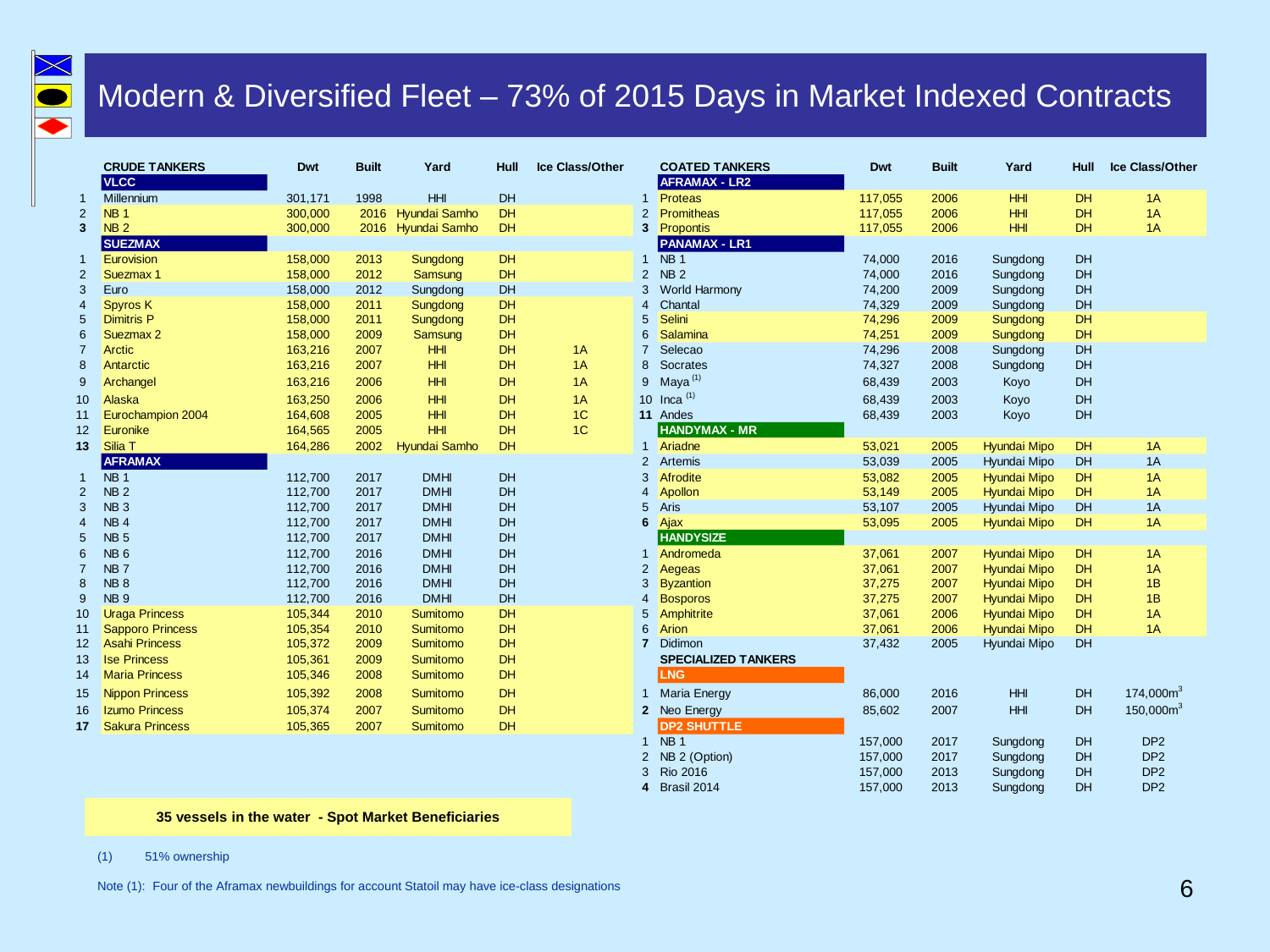## Long-Term Strategic Alliances



**Transporter of Choice for Major Oil Companies**

**Upon delivery of all 9 Aframax NBs, Statoil will top our largest customers list**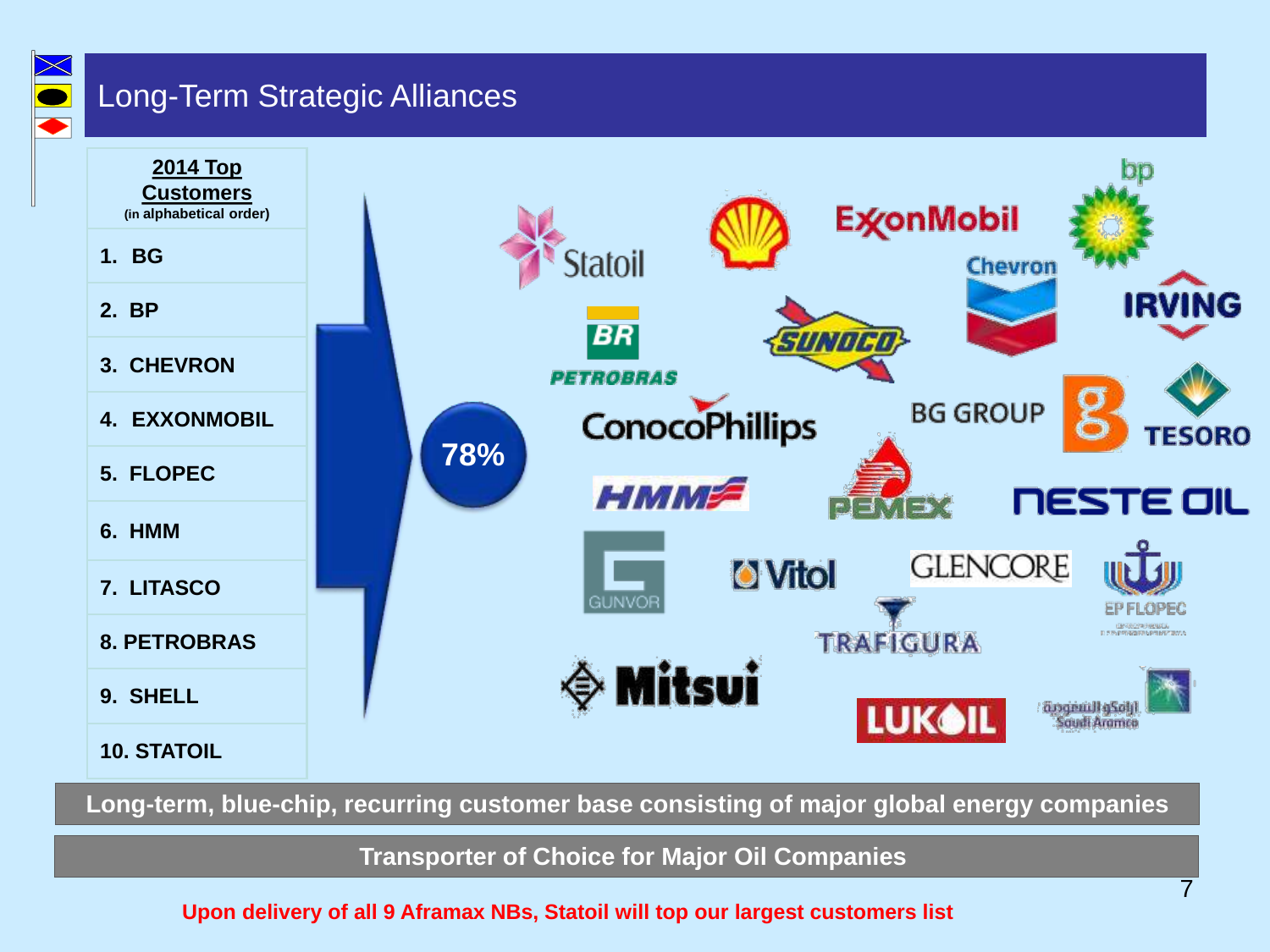## Low Q2 Breakeven Rates vs. Spot Market



## Tanker Rates Remain Strong…

|                 | <b>Current Spot Rates</b> |
|-----------------|---------------------------|
| <b>VLCC</b>     | \$68,406                  |
| <b>Suezmax</b>  | \$35,149                  |
| Aframax         | \$30,657                  |
| Panamax         | \$24,511                  |
| LR <sub>2</sub> | \$50,694                  |
| LR <sub>1</sub> | \$38,731                  |
| MR/Handy        | \$29,330                  |

Source: Howe Robinson Partners Daily Tanker Report, July 30, 2015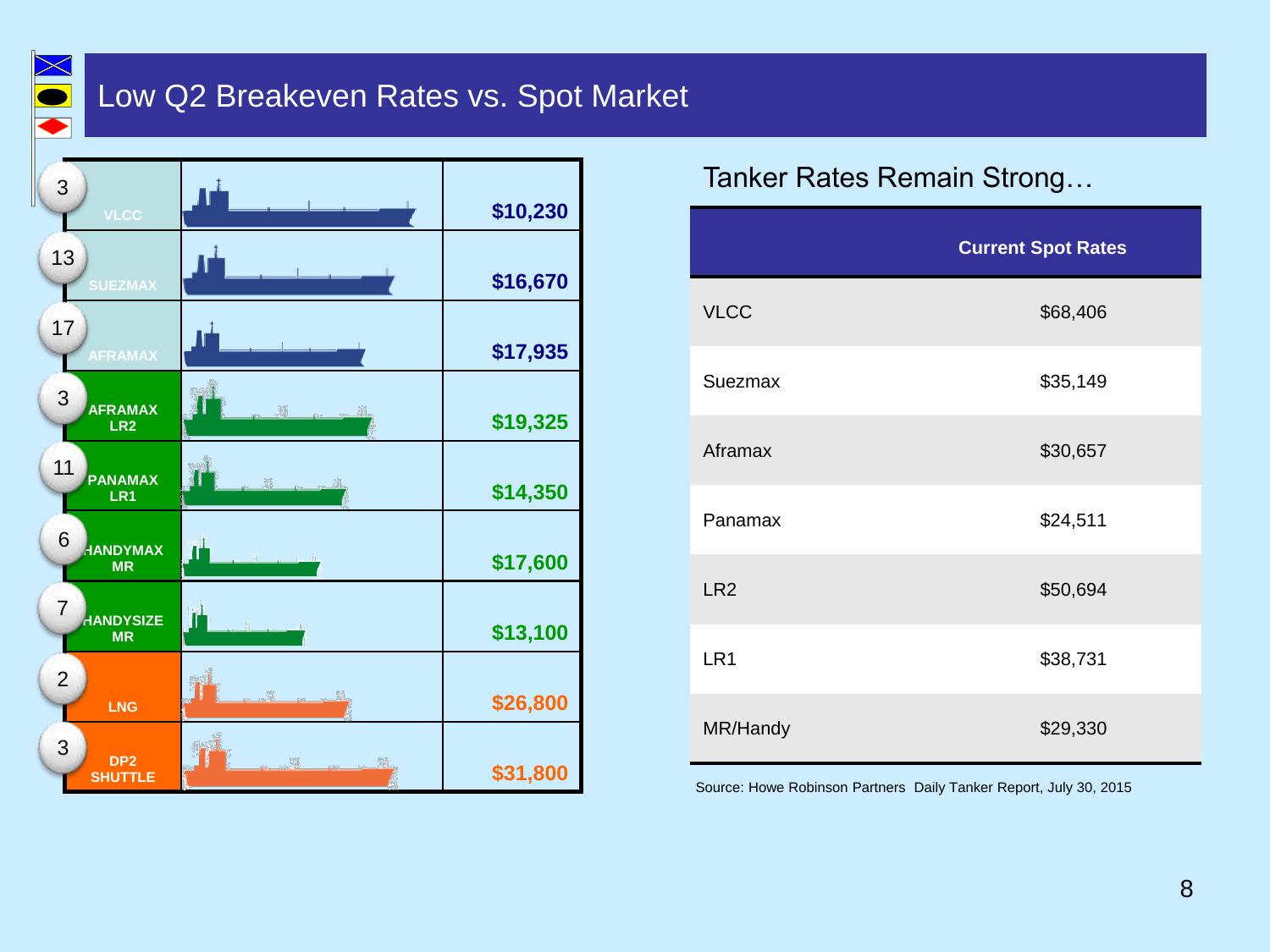## Vessel Employment Details (as of July 31, 2015)



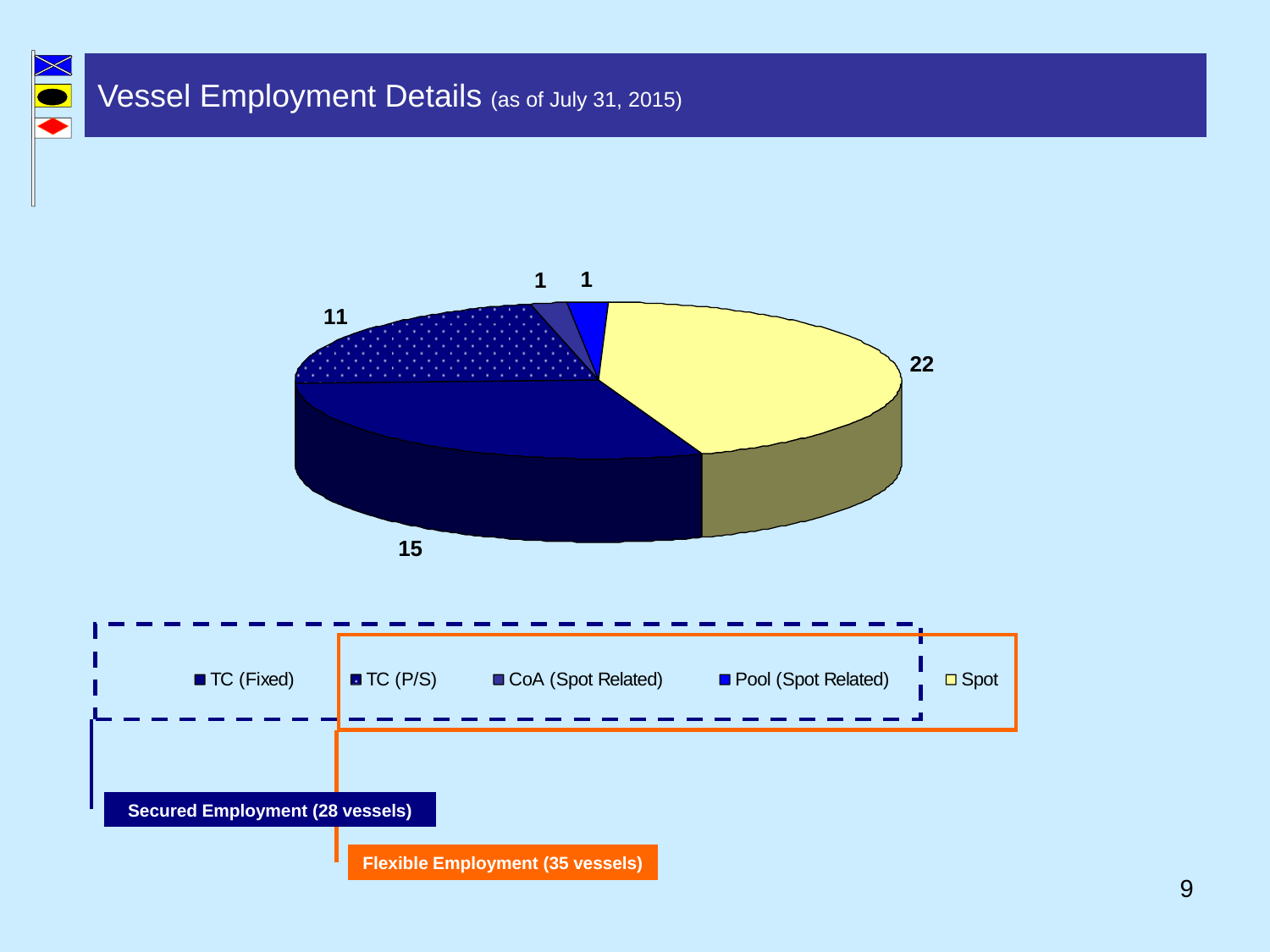

## Positive Market Outlook

 $\Box$  Strong potential of China and India with a combined population of 2.5 billion in a world of 7.0 billion. Their per capita oil consumption is at extremely low levels and have already embarked on an aggressive industrialization program

 $\Box$  If China reaches the same levels of consumption per capita as Thailand, Chinese oil demand (based on existing population) would rise to 18 mbpd, an increase of 10 mbpd from current levels

 $\Box$  Non-OECD demand and in particular China and India remain the main drivers behind oil demand growth in 2015. China expected growth in 2015 +2.9% to 10.7mbpd. India expected growth for 2015 +3.9% to 4.05mbpd

 $\Box$  Oil demand expected to remain positive in the non-OECD (forecasted up 2.0% for 2015) and is turning positive (+0.9%) in the OECD as the economic recovery continues (already better demand numbers in the US)

 $\Box$  IEA expects oil demand to continue growing  $\Rightarrow$  92.5mbpd in 2014, +0.7mbpd over 2013 and 94.0mbpd in 2015, +1.4mbpd over 2014

 $\Box$  Crude oil tankers at strong levels and products following due to high global refinery utilization and strong refinery margins

 $\Box$  Global activity continues to strengthen. IMF expects global GDP to grow to 3.3% in 2015 and 3.8% in 2016 from 3.4% in 2014

 $\Box$  In 2010 the tanker orderbook (vessels over 30K dwt) was at 22.3% of the fleet - in April 2015 it stood at 15.3%

#### **BARRELS OF OIL PER CAPITA PER ANNUM (Source: BP Statistical Review of World Energy June 2014**



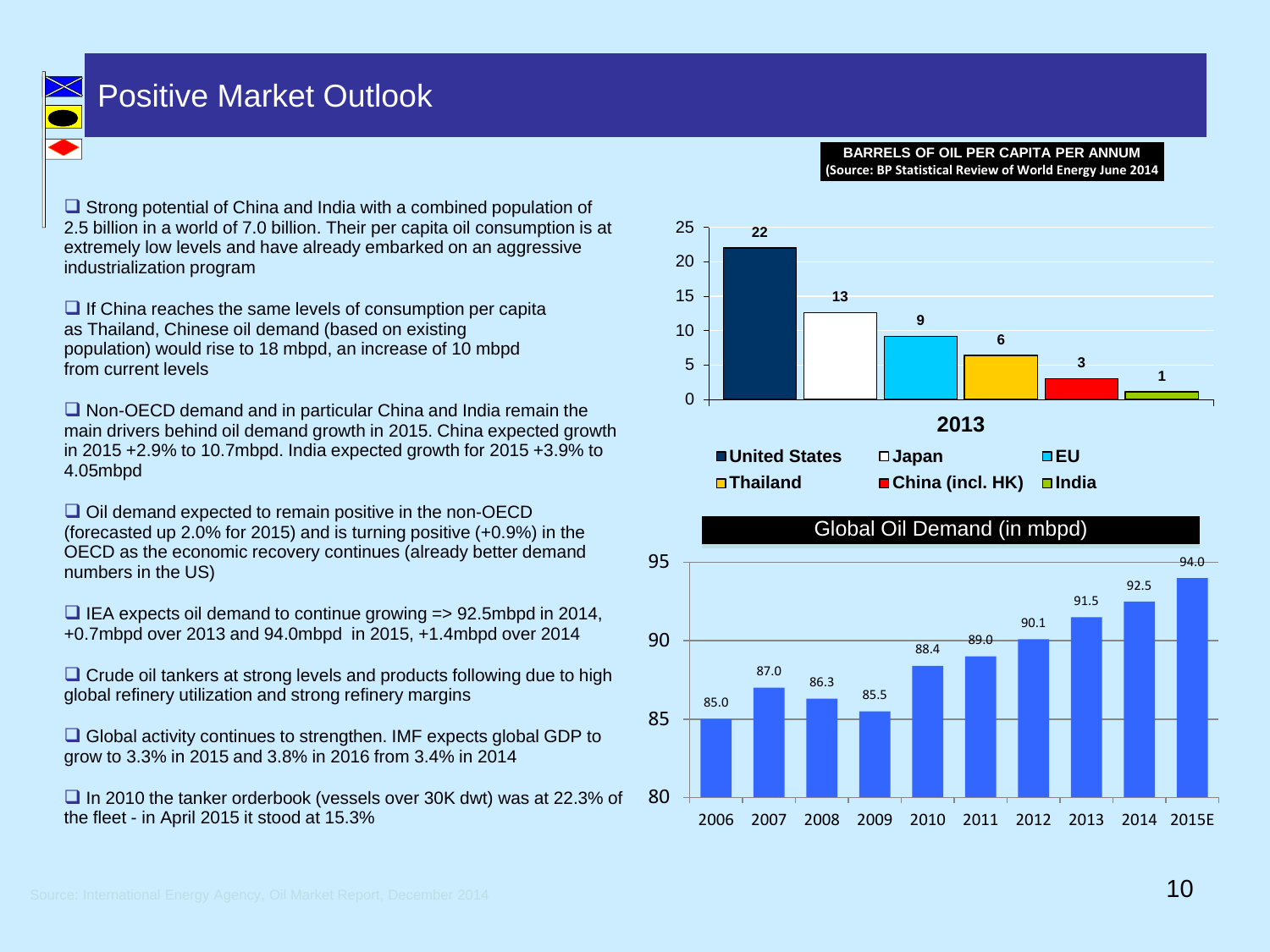## Tankers over 15 years old vs. Delivery Schedule

 Total Orderbook of 669 tankers (210 of which MRs or 31%) vs. 729 vessels (252 of which MRs or 35%) in fleet over 15 years of age





■ Handy/MRs ■ Panamax ■ Aframax ■ Suezmax ■ VLCC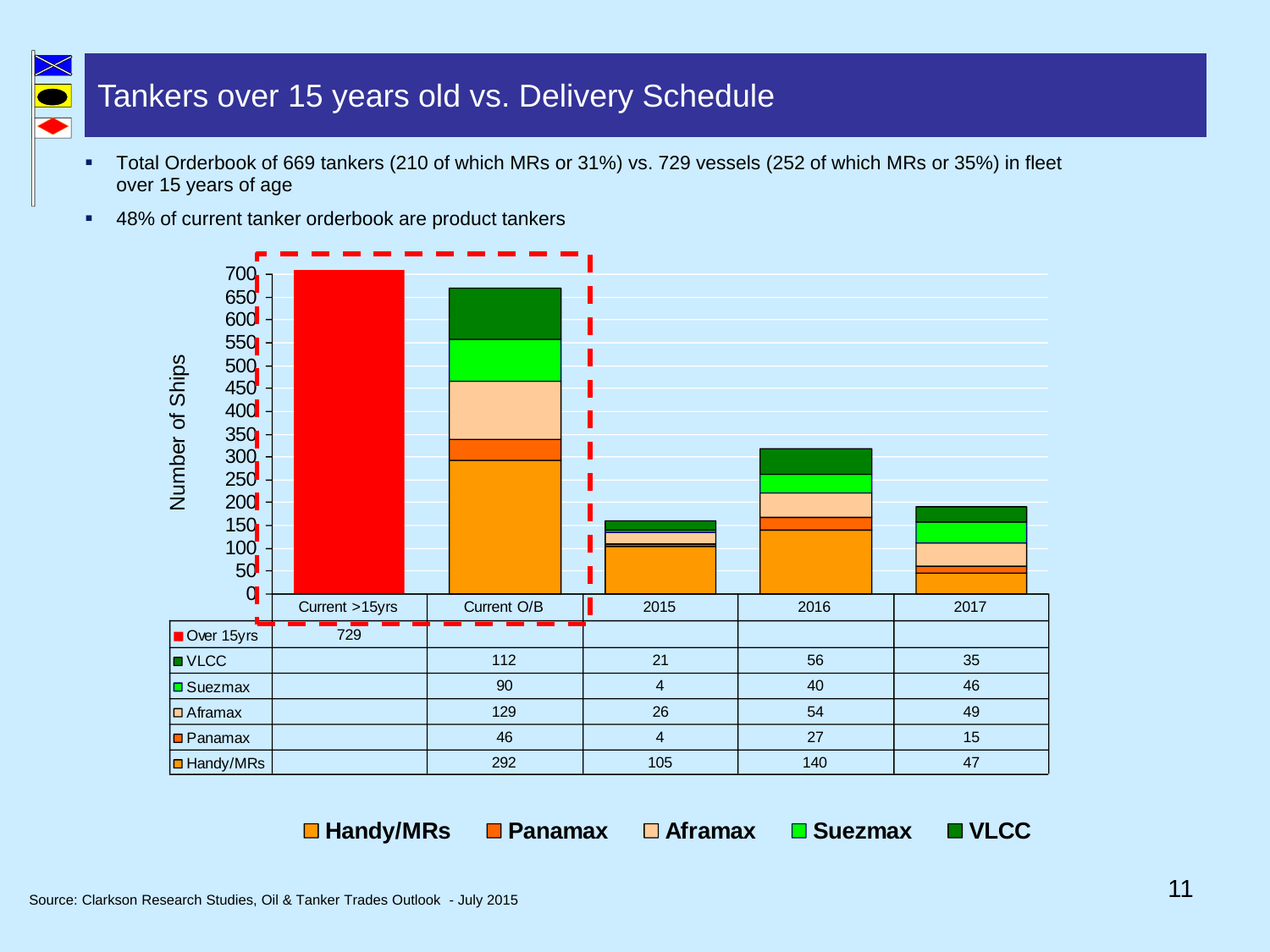## Secured Revenues (TC, TCPS, COA, POOL) and Solid Spot Exposure

Based on employable dates and includes vessels under time charter, time charter with profit share (only minimum rate) and Pool/CoAs (*Subject to deliveries and potential changes in TEN's chartering policy* )



(profit-share vessels at min. rates) have until end of respective charters secured:

**809 months forward coverage - 2.6 years av. TC - \$750m in expected min. revenues**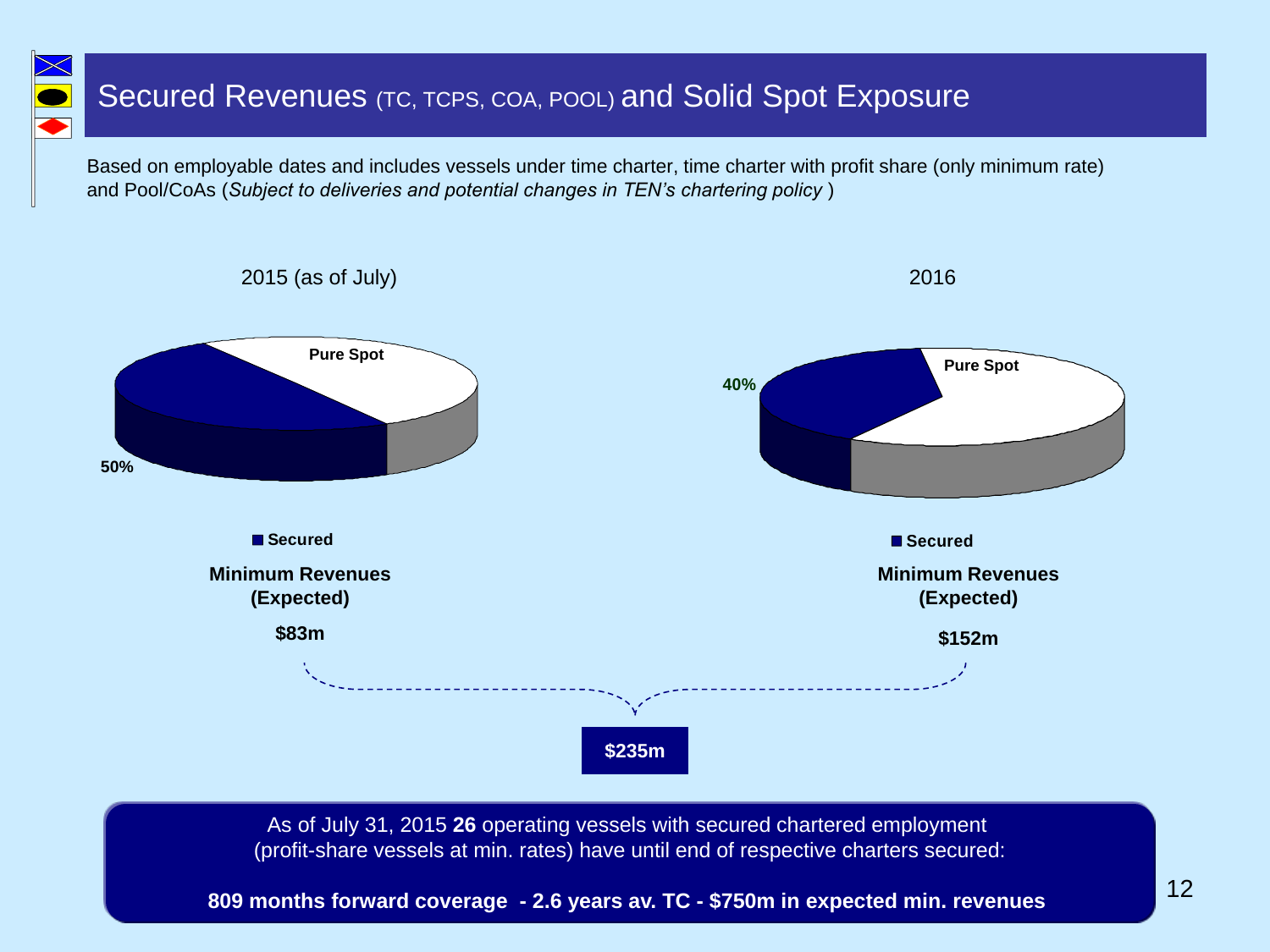## Sale & Purchase Activity – Capital Gains

- $\Box$  Sale & Purchase activity integral to operations Close to 100 transactions - realizing actual value
- $\Box$  Timely sale & purchase of modern tonnage
	- $\Box$  Acquisition of 2 x suezmaxes
	- $\Box$  Acquisition of 2 x VLCC resales
	- $\Box$  Sale of 1 x Suezmax
	- $\Box$  Sale of 1 x Handy
- $\Box$  Since 2003 TEN has generated capital gains from its sale & purchase activity close to \$280 million
- $\square$  \$25 million average per year in capital gains since NYSE listing in 2002
- □ Unprecedented fleet growth
- $\Box$  Maintain fleet modernity
- $\Box$  Sale & Purchase activity integral to operations
- □ On average approximately 25% of net income in capital gains

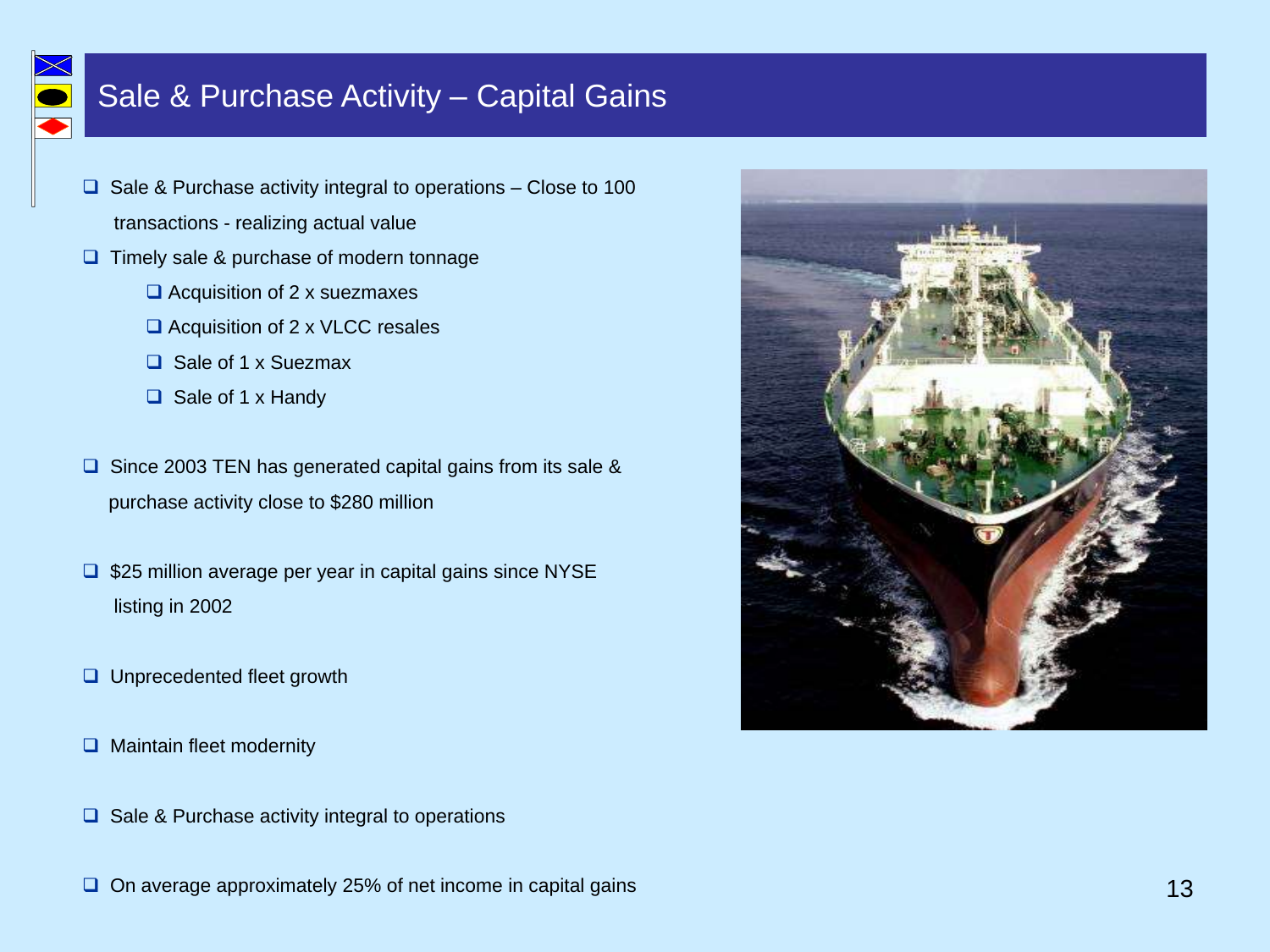

## Continuous Dividend Payments

- □ Dividend payments far in excess of original IPO price of \$7.50/share
- □ Today investors have gotten \$10.115/share in dividends (incl. Dec. 2015 distribution) or \$415 million in total, 35.0% higher over their original \$7.50 IPO investment plus.... Stock Price
- About. \$1 billion total net income (since 2002)

#### DIVIDEND GROWTH HISTORY VS. IPO AND CURRENT PRICE



(7/30/15) **\$9.59**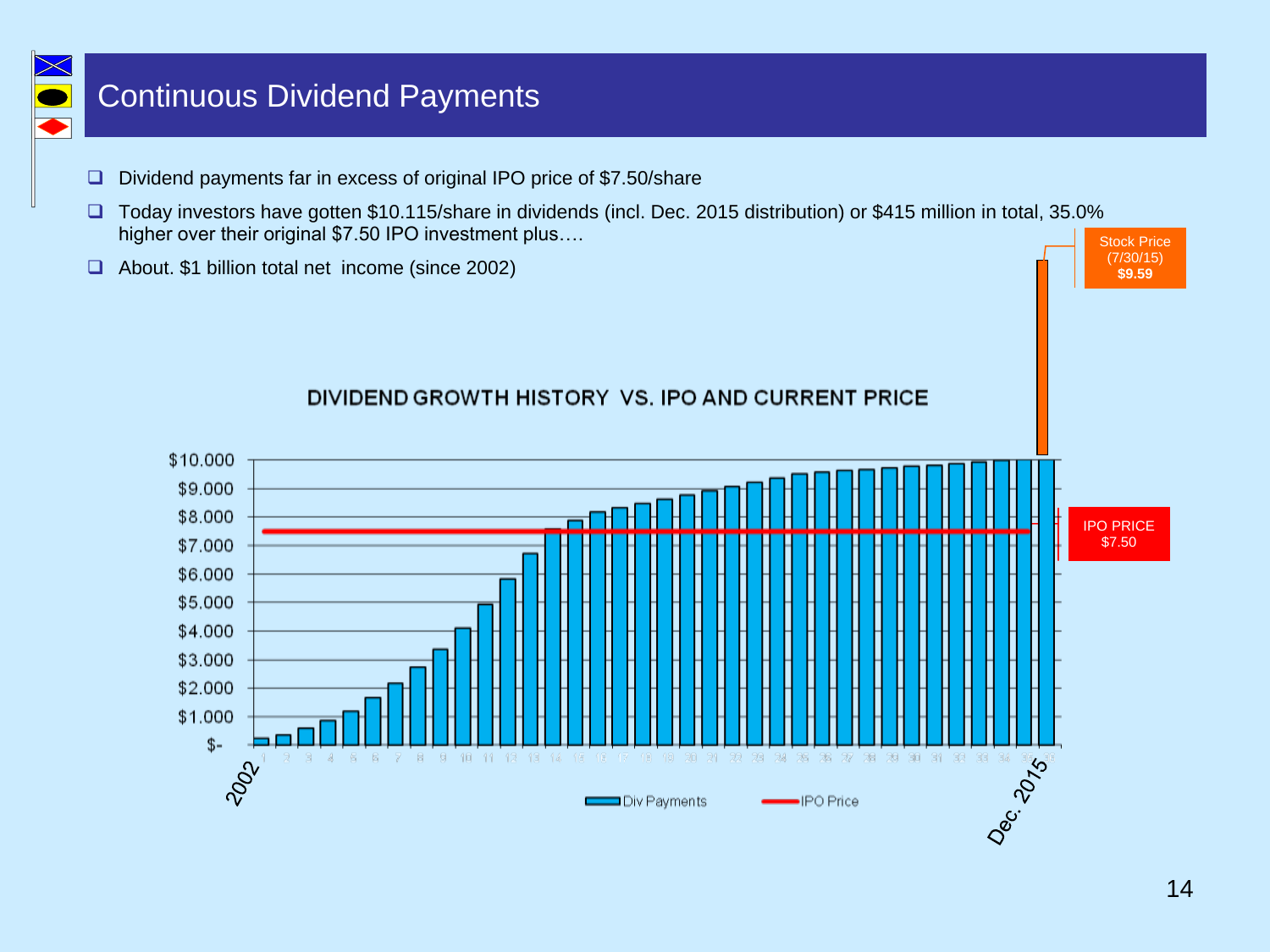## Attractive Valuation – Notable Discount to NAV



#### **Net Asset Value (July 2015)**

**NAV (Fair Value): \$11.35/share NAV (Book Value): \$12.05/share**

| All-Time High (12/07/2007): | \$38.90 |
|-----------------------------|---------|
| All-Time Low (12/12/2012):  | \$3.19  |

#### **Analyst Coverage (July 2015):**

- 1. Morgan Stanley **Contract Contract Contract Overweight** 2. JP Morgan Overweight 3. Wells Fargo Outperform
- 
- 4. Credit Suisse Outperform
- 5. UBS Buy
- 6. Jefferies Buy
- 7. DnB Buy
	- 8. Clarksons Buy
- 9. Stifel Buy
- 10. Global Hunter Buy
- 11. EuroPacific Buy
- 12. GMP Buy
- 13. Axia Ventures Buy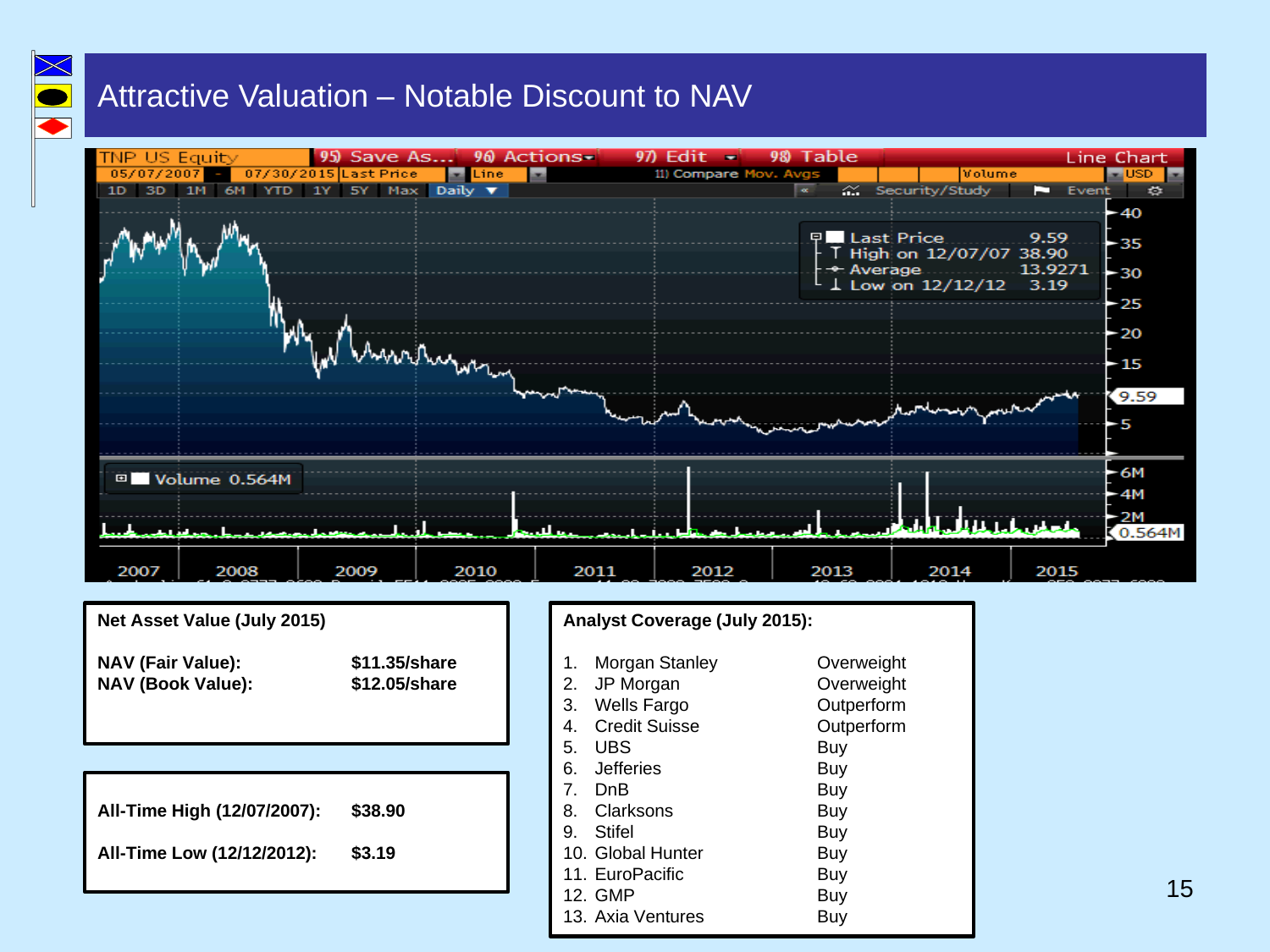

|                                                                                    |                           | Three months ended<br>June 30 (unaudited) |                             |            |
|------------------------------------------------------------------------------------|---------------------------|-------------------------------------------|-----------------------------|------------|
|                                                                                    |                           |                                           |                             |            |
| STATEMENT OF OPERATIONS DATA                                                       |                           | 2015                                      |                             | 2014       |
|                                                                                    |                           |                                           |                             |            |
| <b>Voyage revenues</b>                                                             | $\boldsymbol{\mathsf{S}}$ | 154,020                                   | $\left  \mathbf{S} \right $ | 112,396    |
| Voyage expenses                                                                    |                           | 35,248                                    |                             | 38,766     |
| Vessel operating expenses                                                          |                           | 37,144                                    |                             | 34,922     |
| Depreciation and amortization                                                      |                           | 27,155                                    |                             | 25,314     |
| General and administrative expenses                                                |                           | 5,302                                     |                             | 4,914      |
| <b>Total expenses</b>                                                              |                           | 104,849                                   |                             | 103,916    |
|                                                                                    |                           |                                           |                             |            |
| <b>Operating income</b>                                                            |                           | 49,171                                    |                             | 8,480      |
|                                                                                    |                           |                                           |                             |            |
| Interest and finance costs, net                                                    |                           | (7, 940)                                  |                             | (8,570)    |
| Interest income                                                                    |                           | 65                                        |                             | 69         |
| Other, net                                                                         |                           | $\Omega$                                  |                             | 270        |
| Total other expenses, net                                                          |                           | (7, 875)                                  |                             | (8,231)    |
| <b>Net Income</b>                                                                  |                           | 41,296                                    |                             | 249        |
| Less: Net income attributable to the noncontrolling interest                       |                           | (10)                                      |                             | (50)       |
| Net Income attributable to Tsakos Energy Navigation Limited                        | \$                        | 41,286                                    | \$                          | 199        |
| Effect of preferred dividends                                                      |                           | (3,390)                                   |                             | (2,109)    |
|                                                                                    |                           |                                           |                             |            |
| Net Income attributable to common stockholders of Tsakos Energy Navigation Limited | \$                        | 37,896                                    | $\boldsymbol{\mathsf{S}}$   | (1,910)    |
| Earnings per share, basic and diluted                                              | \$                        | 0.45                                      | $\boldsymbol{\mathsf{S}}$   | (0.02)     |
| Weighted average number of common shares, basic and diluted                        |                           | 84,712,295                                |                             | 80,135,152 |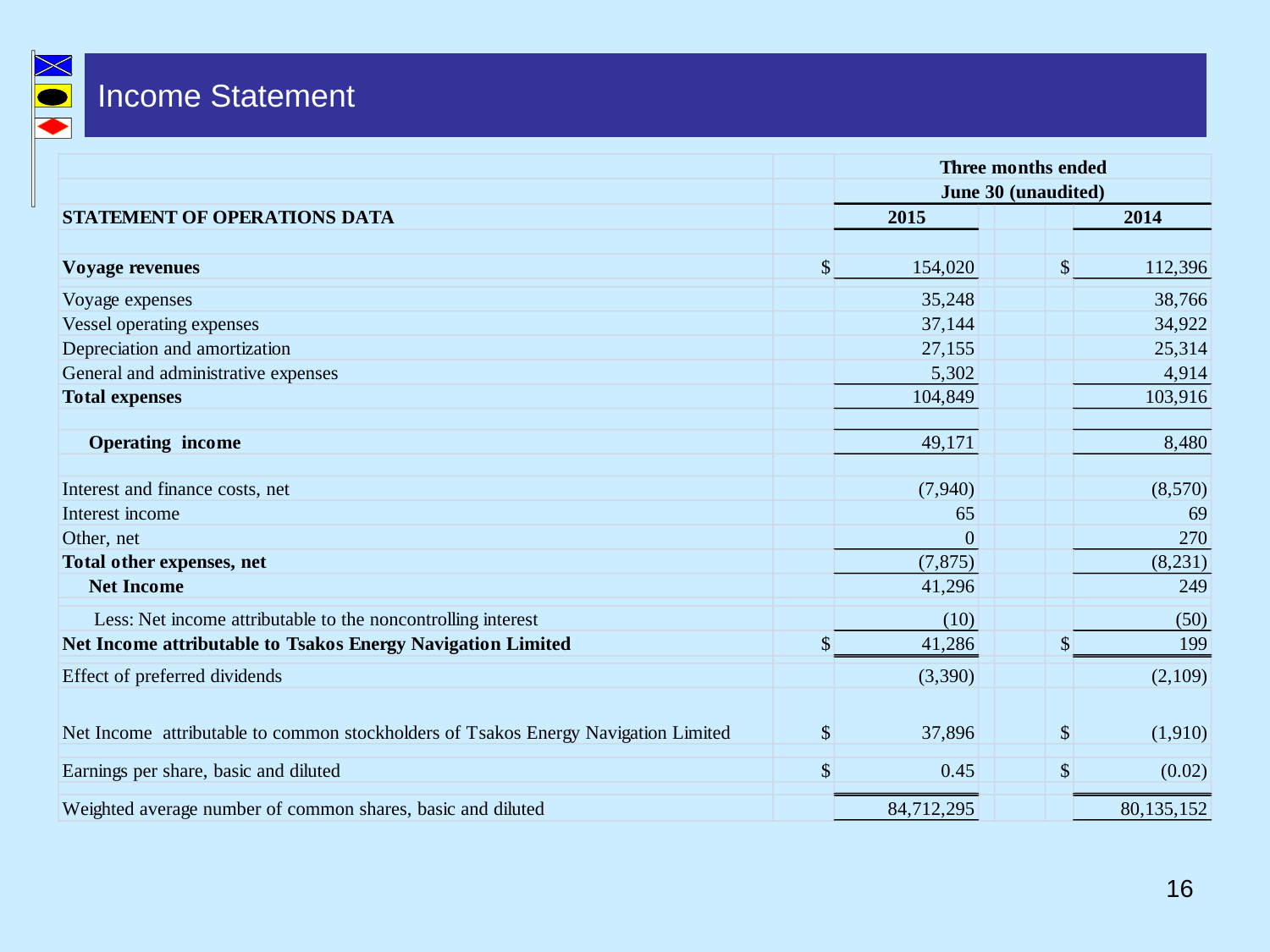

| <b>BALANCE SHEET DATA</b>                  | June 30 |           |  | December 31 |
|--------------------------------------------|---------|-----------|--|-------------|
|                                            |         | 2015      |  | 2014        |
| Cash                                       |         | 287,983   |  | 214,441     |
| Other assets                               |         | 163,675   |  | 96,548      |
| Vessels, net                               |         | 2,110,841 |  | 2,199,154   |
| Advances for vessels under construction    |         | 263,759   |  | 188,954     |
| <b>Total assets</b>                        |         | 2,826,258 |  | 2,699,097   |
|                                            |         |           |  |             |
| Debt                                       |         | 1,404,425 |  | 1,418,336   |
| Other liabilities                          |         | 99,000    |  | 102,849     |
| Stockholders' equity                       |         | 1,322,833 |  | 1,177,912   |
| Total liabilities and stockholders' equity |         | 2,826,258 |  | 2,699,097   |



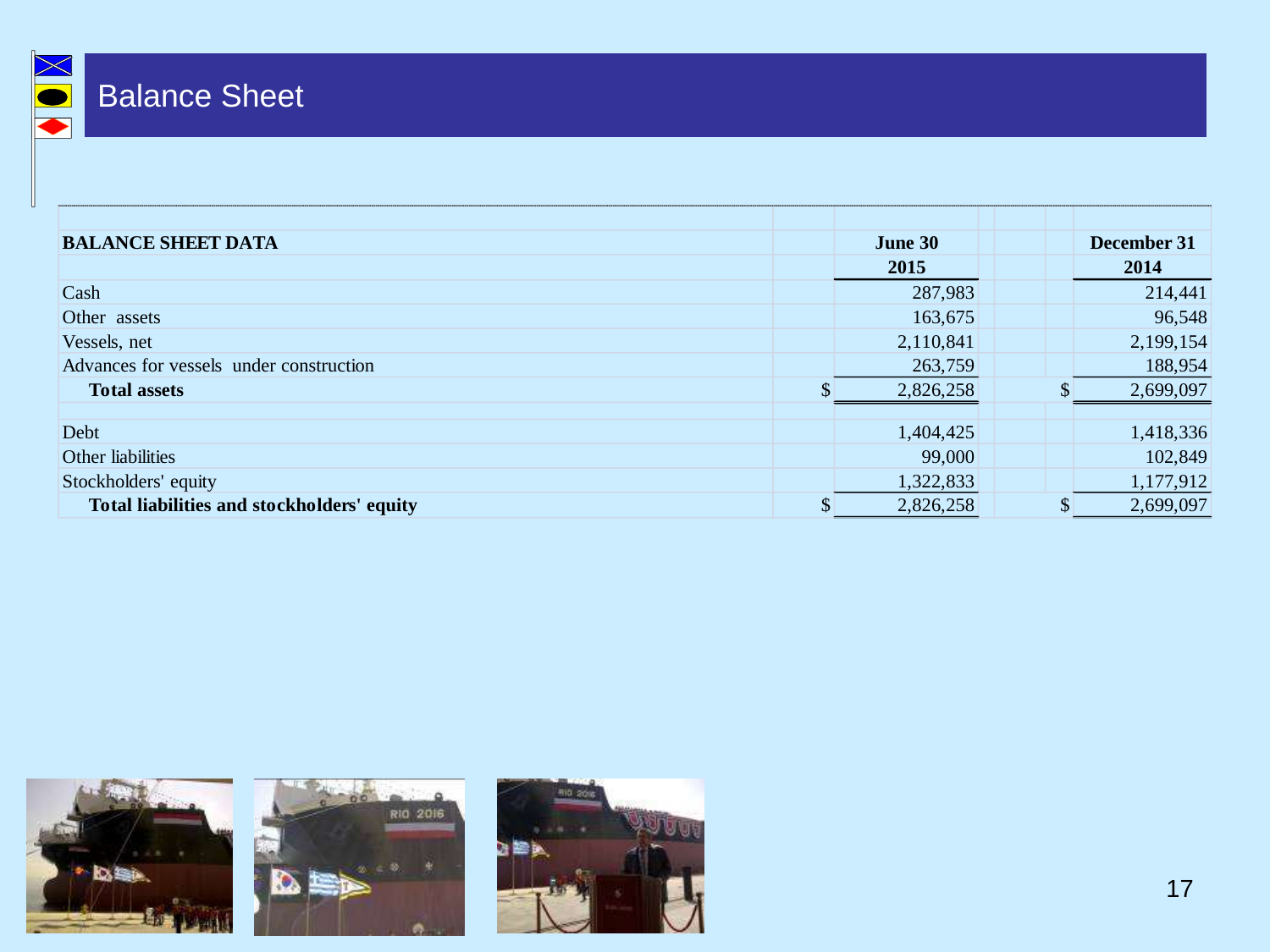

## **Other Financial / Fleet Data**

|                                                  |                           | Three months ended<br>June 30 |                           |           |  |
|--------------------------------------------------|---------------------------|-------------------------------|---------------------------|-----------|--|
| <b>OTHER FINANCIAL DATA</b>                      |                           |                               |                           |           |  |
|                                                  |                           | 2015                          |                           | 2014      |  |
| Net cash from operating activities               | $\sqrt{\ }$               | 42,105                        | $\sqrt{\ }$               | 8,108     |  |
| Net cash used in investing activities            | $\boldsymbol{\$}$         | (32, 794)                     | $\boldsymbol{\mathsf{S}}$ | (63, 175) |  |
| Net cash provided by financing activities        | $\sqrt{\ }$               | 69,846                        | \$                        | 88,463    |  |
| TCE per ship per day                             | $\sqrt{\ }$               | 26,721                        | $\boldsymbol{\mathsf{S}}$ | 17,163    |  |
| Operating expenses per ship per day              | $\sqrt{\ }$               | 8,164                         | $\boldsymbol{\mathsf{S}}$ | 7,969     |  |
| Vessel overhead costs per ship per day           | $\boldsymbol{\mathsf{S}}$ | 1,165                         | \$                        | 1,121     |  |
|                                                  |                           | 9,329                         |                           | 9,090     |  |
| <b>FLEET DATA</b>                                |                           |                               |                           |           |  |
| Average number of vessels during period          |                           | 50.0                          |                           | 48.2      |  |
| Number of vessels at end of period               |                           | 50.0                          |                           | 49.0      |  |
| Average age of fleet at end of period            | Years                     | 8.2                           |                           | 7.4       |  |
| Dwt at end of period (in thousands)              |                           | 5,102                         |                           | 4,944     |  |
| Time charter employment - fixed rate             | Days                      | 1,541                         |                           | 1,794     |  |
| Time charter employment - variable rate          | Days                      | 824                           |                           | 818       |  |
| Period employment (pool and coa) at market rates | Days                      | 237                           |                           | 292       |  |
| Spot voyage employment at market rates           | Days                      | 1,843                         |                           | 1,386     |  |
| Total operating days                             |                           | 4,445                         |                           | 4,290     |  |
| Total available days                             |                           | 4,550                         |                           | 4,382     |  |
| Utilization                                      |                           | 97.7%                         |                           | 97.9%     |  |